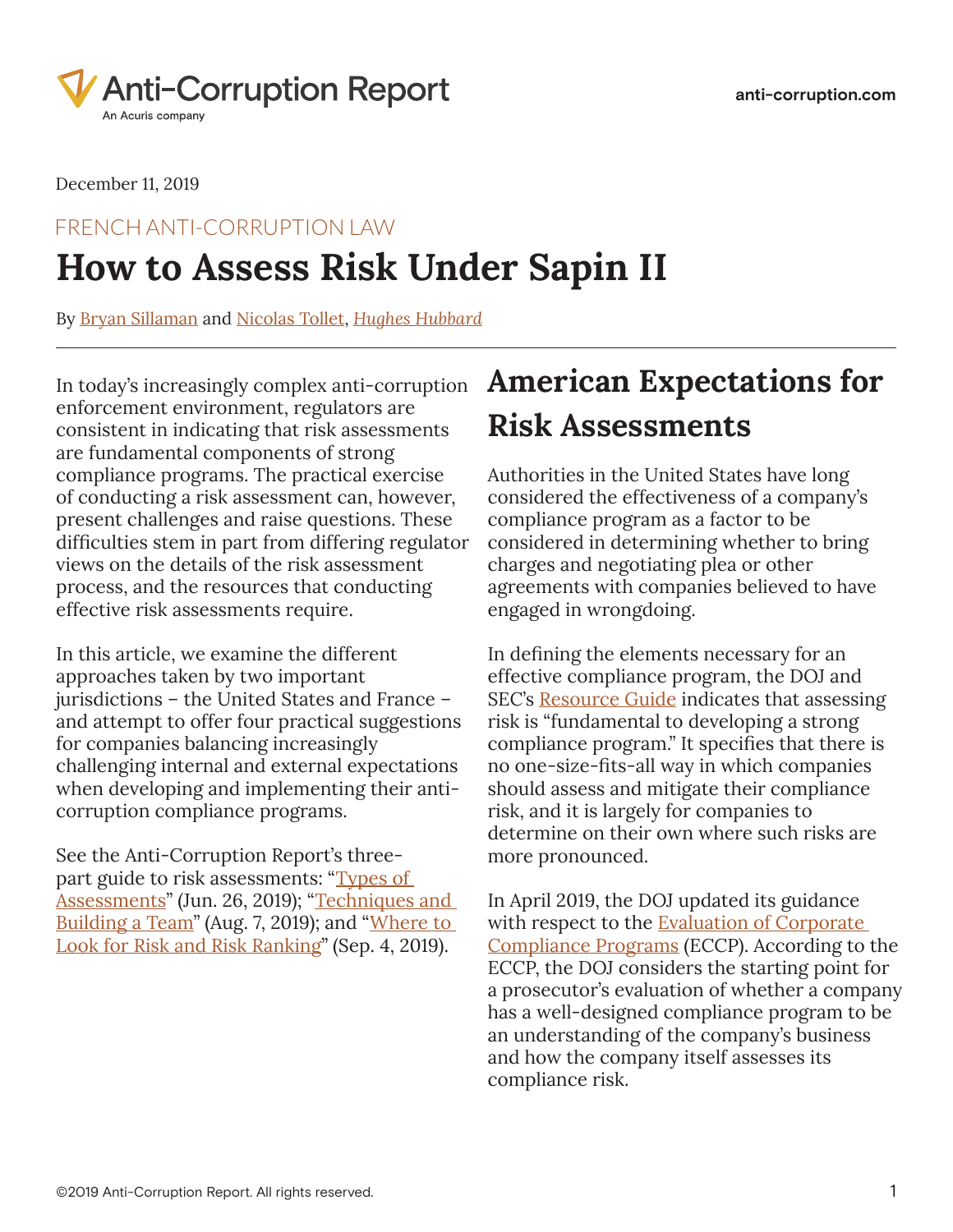

The ECCP explains that prosecutors will assess three key process points for a risk assessment. First, what is the compliance process that has been developed and deployed throughout the company, including the methodology used and the type of information and metrics that the company has collected and evaluated in order to perform its risk assessment? Second, how has the company allocated resources, and are they spending a proportionate amount of time and resources assessing areas of greatest risk, such as high-risk third-party relationships? Finally, is the risk assessment subject to periodic update, and are the company's policies and procedures accordingly updated in light of lessons learned? Beyond these points, however, the ECCP, like the Resource Guide, leaves the decisions of how precisely to structure and execute a risk assessment in the hands of the company for which it is being performed.

See ["A Close Look at the New ECCP's](https://www.anti-corruption.com/2745496/a-close-look-at-the-new-eccps-commentary-on-compliance.thtml)  [Commentary on Compliance](https://www.anti-corruption.com/2745496/a-close-look-at-the-new-eccps-commentary-on-compliance.thtml)" (May 29, 2019).

# **Risk Mapping Under Sapin II**

The French enforcement authorities take a different – and more structured – approach to risk assessments.

In late 2016, France passed what has become known as "Sapin II" – the Law on Transparency, the Fight against Corruption and Modernization of Economic Life. Sapin II requires companies of a certain size to develop and implement compliance programs designed to prevent corrupt activities. It contains eight mandatory pillars that are directly derived from international anti-corruption best practices that have been applied by companies

around the world for years, in particular those that have been placed under monitorship following a settlement with the U.S. DOJ/SEC.

### **AFA Controls of Compliance Programs**

A French agency – the *Agence française anticorruption* (AFA) – was formed to oversee companies' compliance with Sapin II, which include periodic "controls" (examinations) by the AFA to determine if a company has adopted and implemented the requisite elements of an effective compliance program required by Sapin II. Unlike in other jurisdictions, these controls can be (and are) initiated by the AFA even in the absence of evidence that corrupt acts have occurred.

### **Risk Mapping Is Required**

Article 17, II, 3° of Sapin II requires companies to perform a risk mapping (a *cartographie des risques*). According to the law, the risk mapping must "take the form of regularly updated documentation designed to identify, analyze and prioritize the company's risks of exposure to external solicitations for the purpose of corruption, taking into account in particular the sectors of activity and geographical areas in which the company carries out its activity."

When compared to other international anti-corruption standards and guidance, the description of what constitutes a risk mapping appears similar to the description of a risk assessment as envisioned by the U.S. enforcement authorities' guidance documents. Referring to the process as a *cartographie des risques* (*i.e*. risk mapping), however, appears to have led to questions and potential confusion, within the business community in France, given that "risk mapping" is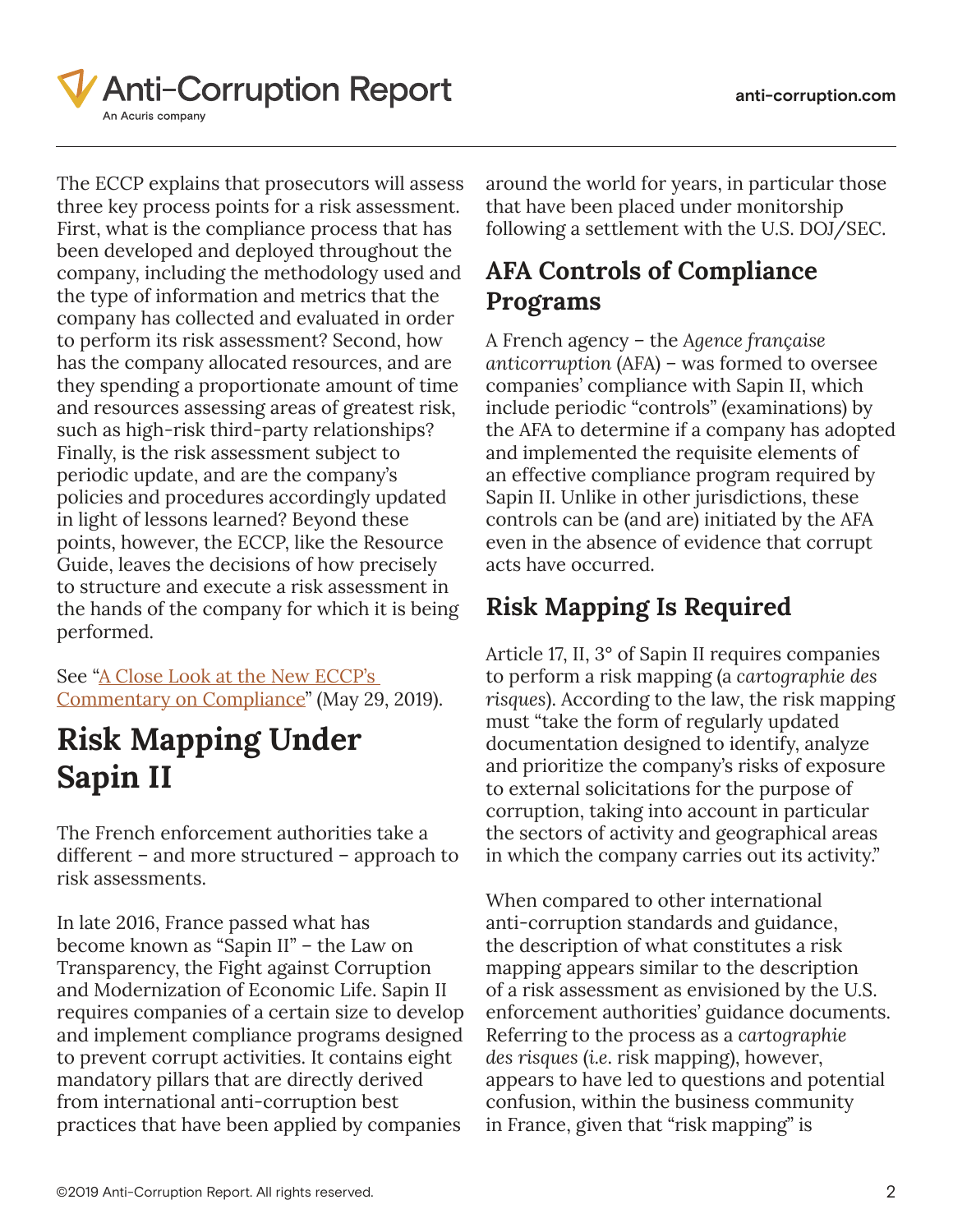

terminology typically used by corporate risk management functions to refer to a specific risk management exercise involving certain specific methodologies and the evaluation of general risks that a company faces.

### **AFA Guidance on Risk Mapping**

Sapin II also required the AFA to publish recommendations and guidelines to assist companies in preventing and detecting acts of corruption and complying with Sapin II's requirements. $[1]$  According to the AFA's guidelines on risk mappings – which are nearly five pages long and were released in December 2017 – risk mapping is an extensive exercise designed to achieve two objectives. First, it should identify, assess, prioritize and manage corruption risks in order to ensure an effective anti-corruption compliance program adapted to the company's business model. Second, the risk mapping should inform the company's governing body and ensure the necessary visibility for the implementation of proportionate prevention and detection measures to address the issues identified by the mapping.

According to the AFA, an adequate risk mapping must contain three main features. It must be

- *1. comprehensive*, in that it covers all managerial, operational and support processes of the company;
- *2. formalized*, in that it must be in a structured, written document; and
- *3. adaptable over time* taking into account the need to reassess risks periodically and in accordance with the evolution of the business.

The AFA guidance indicates that the risk mapping should seek to identify a comprehensive list of potential corruption risks, and then quantify their probability (frequency) and the impact (severity) of such risks, along with factors that could increase their occurrence (aggravating factors).

The AFA's guidelines include a specific methodology based on six steps:

- 1. clarification of roles and responsibilities of the individuals that will be conducting the risk mapping;
- 2. identification and classification of a comprehensive list of potential risks;
- 3. assessment of the potential exposure to corruption risks (*i.e.*, the "gross" risk);
- 4. assessment of the level of risk mitigation measures in place;
- 5. assessment of the residual "net" risk; and
- 6. formalization and periodic updating of the risk mapping.

The AFA guidelines contain sample tables that companies can consider replicating in terms of assessing various preventative measures that exist to mitigate potential risks. The guidelines also recommend that companies describe in an appendix to their risk mapping the precise methodologies that they have employed in arriving at their calculated *gross* and *net* risks.

#### **AFA Controls in Practice**

The weight to be accorded to the AFA's guidelines with respect to conducting such an exhaustive risk mapping was addressed in the first decision of the AFA Sanctions Commission in July 2019. The case brought before the Commission related to failures allegedly committed by a company in implementing its anti-corruption compliance program in conformity with Sapin II[.\[2\]](https://www.anti-corruption.com/4196777/how-to-assess-risk-under-sapin-ii.thtml#_ftn2)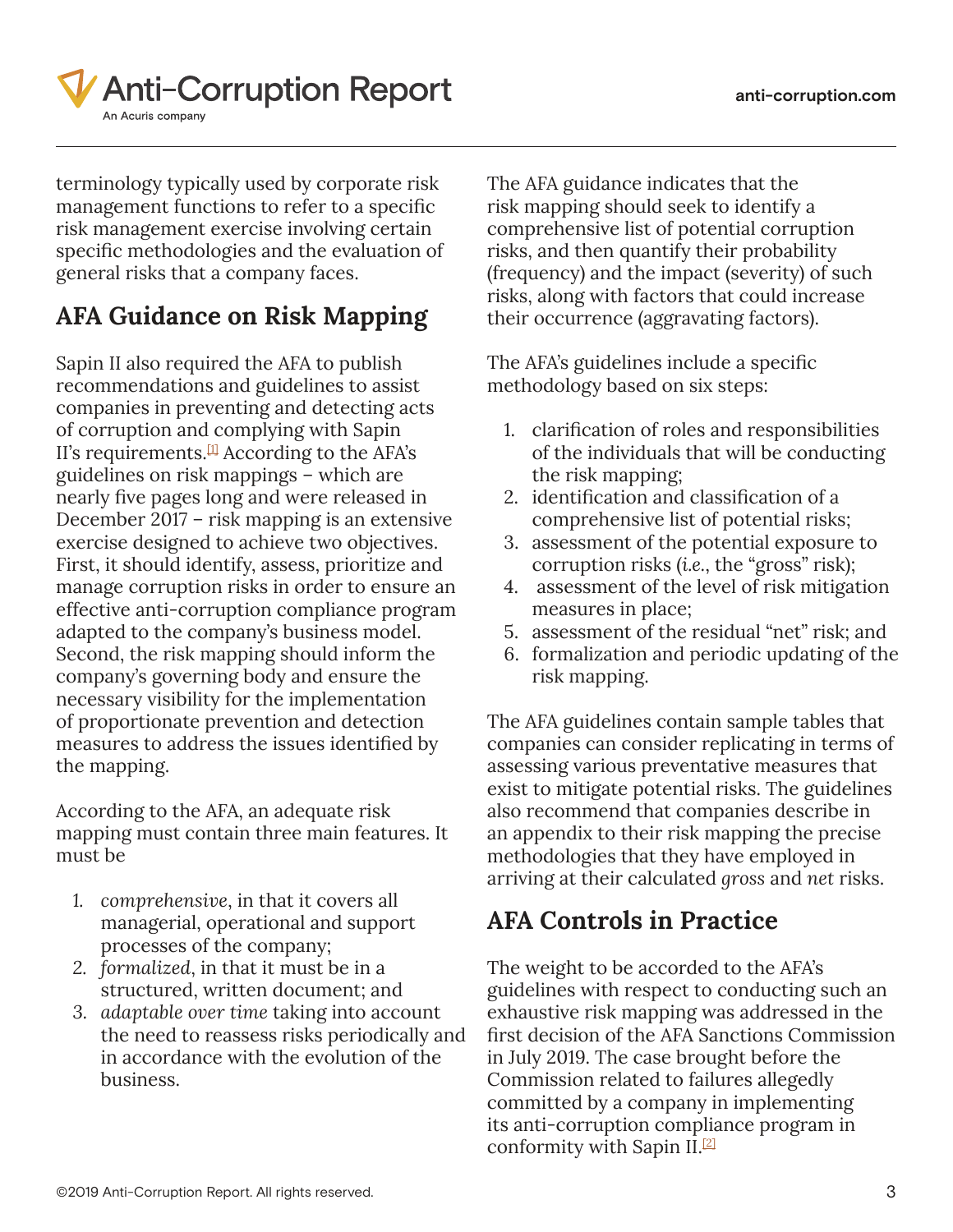

One of the primary faults identified by the AFA in this case was "not to have a mapping of the risks of corruption and influence peddling in accordance with Article 17" of Sapin II. Arguments made during the public hearing indicated that the company had conducted a risk mapping identifying 17 risks and 42 risk scenarios over 44 countries, which resulted in the development of 183 specific action plans to address such risk points. Notwithstanding these efforts, the AFA considered that the methodology did not appropriately reflect the full scope of risks that existed within a group of that size, $[3]$  and experts for the AFA argued that the risk mapping must combine two elements – breadth and depth – which they believed were not met in that case.  $[4]$ 

The Sanctions Commission sided with the company, however, and concluded that the efforts that they had taken in the period between the AFA's control and the Sanctions Commission's review complied with Sapin II's requirements. Among other things, the Commission noted that there is no legal obligation for a company to follow the AFA's recommended methodology so long as it demonstrates the relevance, quality and efficiency of the methodology used.

See "[How AFA Compliance Program Controls](https://www.anti-corruption.com/2696586/how-afa-compliance-program-controls-are-changing-the-french-anti-corruption-compliance-landscape.thtml)  [Are Changing the French Anti-Corruption](https://www.anti-corruption.com/2696586/how-afa-compliance-program-controls-are-changing-the-french-anti-corruption-compliance-landscape.thtml)  [Compliance Landscape"](https://www.anti-corruption.com/2696586/how-afa-compliance-program-controls-are-changing-the-french-anti-corruption-compliance-landscape.thtml) (Apr. 3, 2019).

## **Criticisms of the AFA's Approach to Risk Assessments**

In terms of form, the AFA guidelines differ considerably from those issued by U.S. regulators, and are not without some level of controversy.

For one, the idea that companies can realistically identify a full, comprehensive universe of potential risks seems unlikely, given the creative ways in which fraudsters and those intent on circumventing otherwise robust controls have succeeded.

Second, the guidelines use risk management nomenclature and principles that may not be consistent with (and could in fact be counterproductive to) the "risk-based" way in which anti-corruption compliance has developed internationally over the last decade. They tend to focus significant attention on developing *quantitative* metrics (*gross* and *net* risk) for topics that in many ways are subjective. That is, the level of perceived risk of a particular activity will be ranked differently by individuals in different positions and levels of responsibility. Spending an excessive amount of time trying to identify and artificially quantify risks that may be quite low in terms of probability of occurrence has the risk of devoting otherwise valuable compliance resources to an exhaustive exercise that in the end does little to reduce the likelihood of corrupt conduct occurring within an organization.

Third, the requirement to assess the corruption and influence-peddling risks throughout all the operations and divisions of very large multinationals is certainly beneficial to preventing corruption, but only to the extent companies realize the importance of the exercise and devote sufficient anti-corruption compliance resources to its performance.

Finally, based on our analysis of initial AFA control reports on a number of French multinationals, the AFA expects the risk assessment to be independent/objective, in-depth and based upon anti-corruption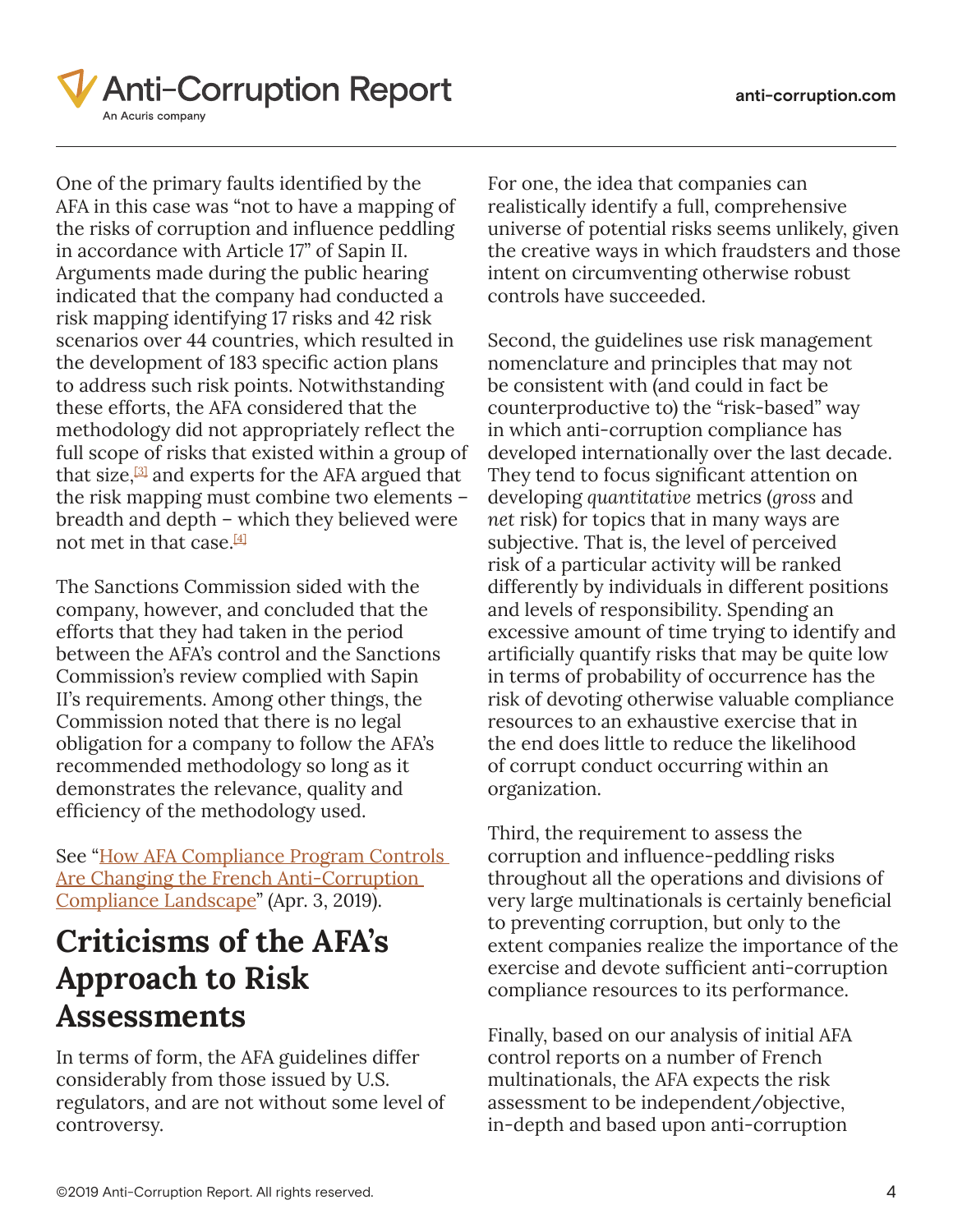

compliance expertise. What this means in practical terms is that companies may find themselves devoting substantial resources to the exercise, particularly if they do not have a fully functioning and independent compliance department.

# **Four Tips for AFA Compliance Risk Assessments**

In addition to the overarching goal of compliance programs in preventing and detecting corruption, a sufficiently robust compliance program can also serve the very real purpose of eliminating or mitigating the legal, financial and reputational consequences of a regulatory investigation or prosecution for corruption. While the DOJ and SEC's "pragmatic" approach may appear to contrast with the AFA's more "Cartesian" approach, the differences in expectations may not be significant in practice. Based on the published guidelines, as well as the first AFA controls assessment, companies should consider the following when undertaking a risk assessment.

#### **1) A One-Size-Fits-All Approach Will Not Work**

American and French authorities agree in the general view that a risk mapping or assessment, like a compliance program overall, must be built to suit the particular company and adaptable over time. A one-size-fits-all approach is not going to be considered effective. Consequently, the identification of risks inherent to a company's activities requires knowledge of the organization as well as a detailed understanding of the processes implemented within the organization that can mitigate the company's risk of compliance failures.

#### **2) Build an Independent and Knowledgeable Team**

Our experience in advising companies performing risk assessments and presenting them to regulatory agencies is that to meet AFA expectations, a risk assessment should be conducted with some degree of independence. For this reason, the AFA will assess the independence of the compliance department, as well as who conducted the risk assessment. Self-assessments by operational personnel responsible for overseeing certain risk areas are therefore unlikely, on their own, to be perceived as a best-practice approach. To better ensure independence, some companies may choose to externalize the exercise, in particular since the AFA seems to assess whether the resources devoted to the exercise are consistent with the size and risk profile of the particular company. For smaller companies or those with budgetary constraints, having the exercise performed by a cross-sectional group of individuals from different departments (*i.e.*, compliance, audit, operations) may offer a degree of additional independence.

Additionally, those performing the risk assessment must be sufficiently attuned to anti-corruption risks so that they can develop a risk-based roadmap that will allow for resources to be appropriately focused on areas of heightened risk. Without knowledgeable, independent risk assessors, there is a risk that the risk assessment itself will be considered flawed by the regulators, which could negatively impact the view of the compliance program as a whole. A company might implement a compliance program that is not relevant to its corruption risks and may hinder its operations without good reasons. Such a misguided exercise will not prevent or detect corruption, will not provide credit for its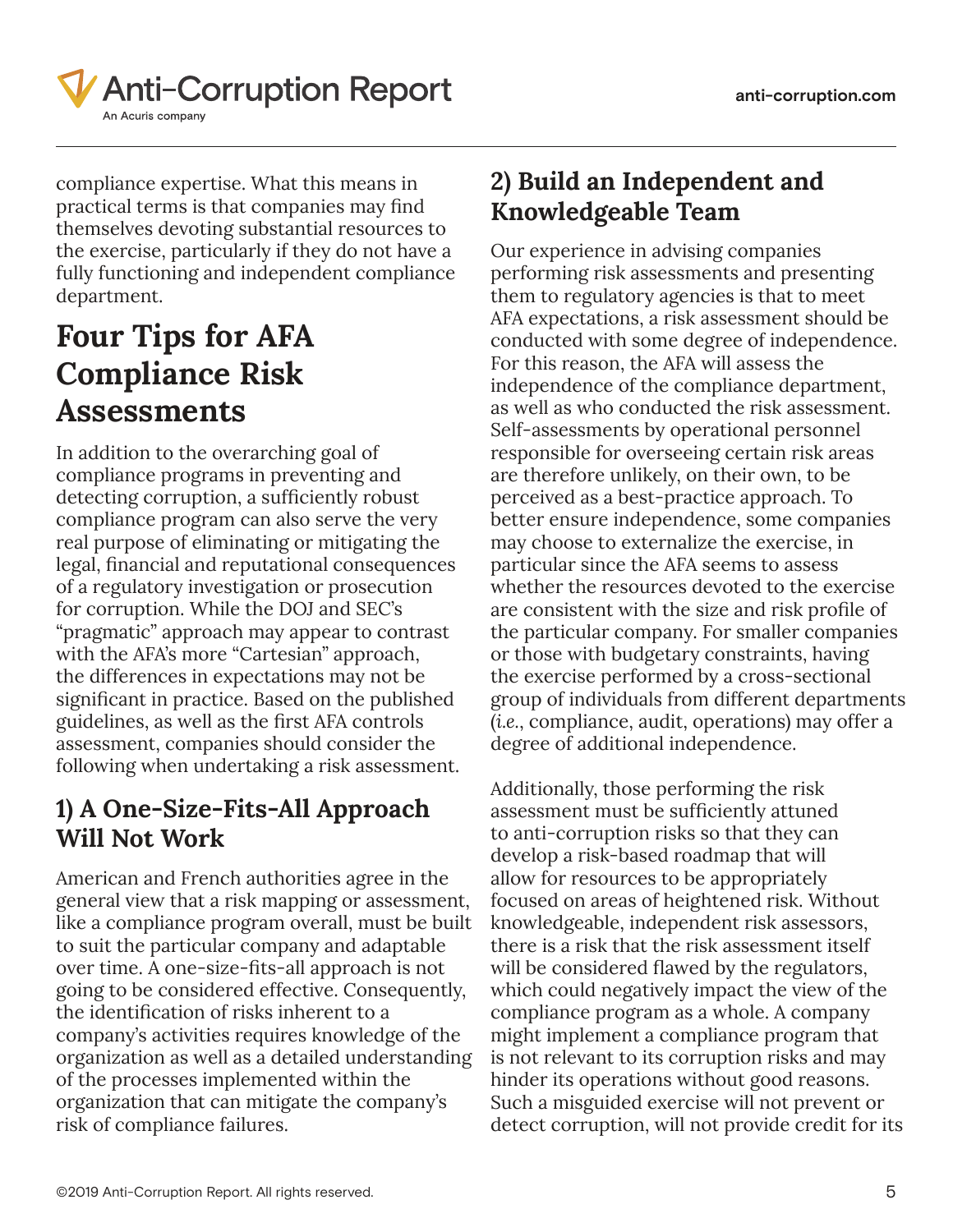

compliance program, and will ultimately have resulted in a loss of money, time and energy.

Thus, companies should consider who is responsible for conducting the risk mapping/ assessment and whether such parties have sufficient:

- 1. independence;
- 2. anti-corruption expertise;
- 3. knowledge of the organization's activities and controls; and
- 4. resources to fully conduct the exercise in a broad and thorough manner.

Given the high expectations for this exercise, a partnering of internal and external resources may be appropriate in order to allow companies to benefit from the independence/ objectivity and expertise that external advisors can provide, while also having internal individuals fully engaged in the process to efficiently identify controls and areas of risk that may not be immediately obvious to an external advisor.

#### **3) Identify Possible Vehicles for Bribes**

Companies may wish to approach the risk mapping/assessment by identifying areas of risk that are vehicles for bribes rather than trying to identify each individual risk that they could face in their operations. There are a multitude of scenarios where a particular bribe can be paid, such as to obtain a construction permit on a particular project or for a particular good to clear customs. Rather than looking at each scenario in which a corrupt payment could be made, assessing controls over specific *vehicles* through which they may be made is likely more manageable.

Typical vehicles for corruption include:

- 1. [third-party intermediaries](https://www.anti-corruption.com/search/?tagType=topics&tagName=Third+Parties&tagID=20696);
- 2. [gifts](https://www.anti-corruption.com/search/?tagType=topics&tagName=Gifts&tagID=20901) and **hospitality**;
- 3. sponsorships and [charitable activities;](https://www.anti-corruption.com/search/?tagType=topics&tagName=Charitable+Donations&tagID=20771)
- 4. rebates and [discounts](https://www.anti-corruption.com/search/?tagType=topics&tagName=Discounts&tagID=21186); and
- 5. [joint-venture](https://www.anti-corruption.com/search/?tagType=topics&tagName=Joint+Ventures&tagID=20701) relationships.

Companies may wish to compile a list of these relationships and types of activities in various locations to better focus their risk assessment efforts. To the extent that third-party due diligence or approvals for gifts and hospitality are not centralized, companies may consider assessing payment or spend data to identify the frequency of certain of these risk areas in their operations in different locations. Once such vehicles are identified and their frequency determined, the company can better assess the severity of the risk profile and focus their efforts accordingly.

#### **4) Develop Risk Assessment Metrics**

So long as the AFA does not change its guidance, a company potentially subject to an AFA control should create scores for gross and net risks. Precisely how companies choose to develop such scores – whether on a numeric or more qualitative basis (*i.e.*, severe, moderate, low), will depend on the preferences and, perhaps, existing audit practices of particular companies.

What is critical from the perspective of the AFA, however, is to demonstrate that companies have taken a clear and, as noted above, independent view of the likelihood and potential impact of corrupt practices in various areas of their operations and assessed how the risk of such practices is mitigated, or not, through existing controls. Only once such